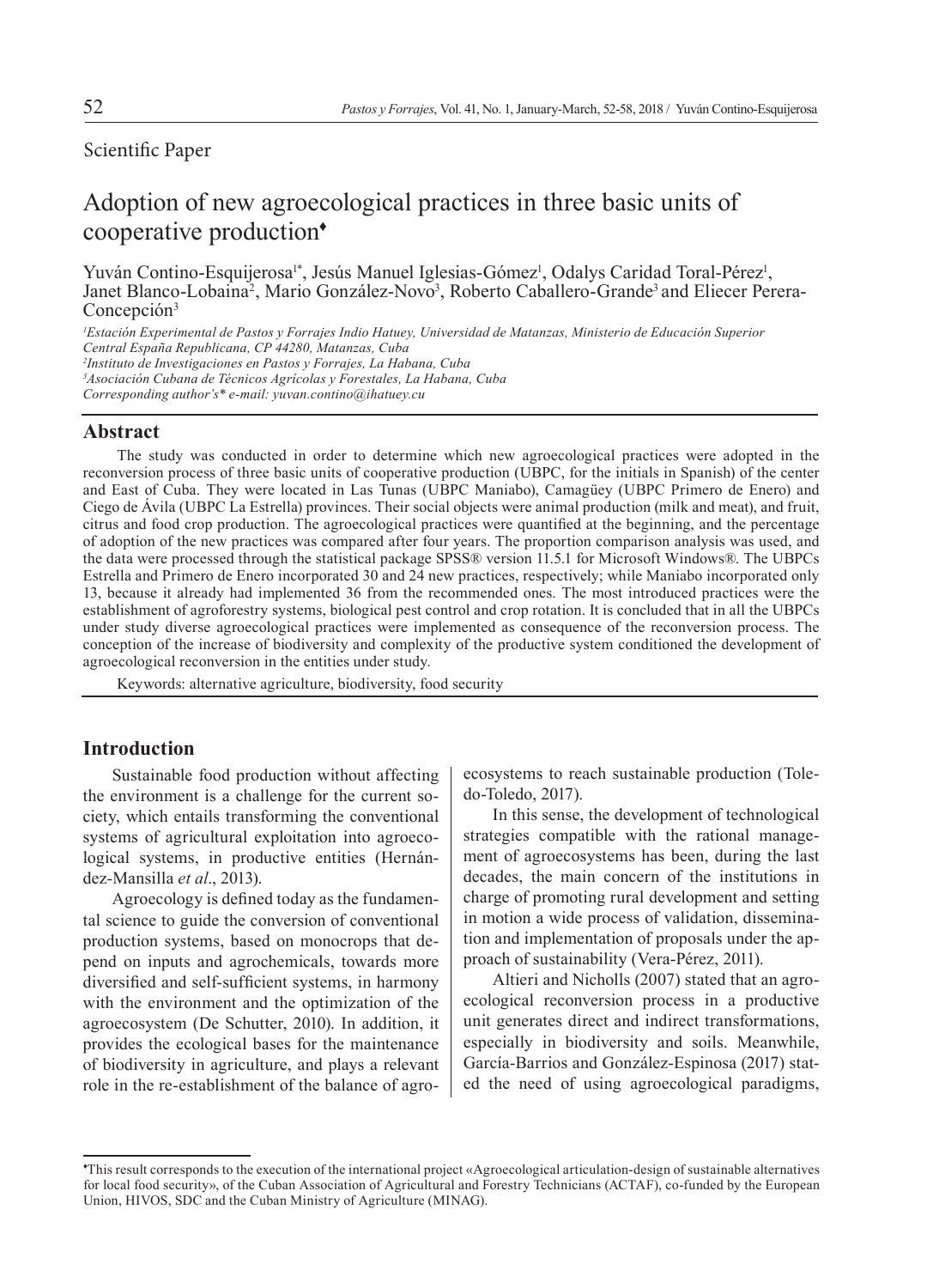which integrate processes and in which the agricultural practices are adapted to the specific conditions of each rural area.

In Cuba, the basic units of cooperative production (UBPCs) emerged in the early nineties and followed the paradigm of the Green Revolution, but at present thy aim their efforts at improving their economic efficiency and profitability, from the diversification of their productions, in view of agroecological re-conversion; this means a change in technologies and management systems, as well as in the involved actors' mentality, in order to increase productivity (Vázquez-Moreno and Fernández-Trujillo, 2016).

The objective of this study was to determine the new agroecological practices adopted in the reconversion process of three basic units of cooperative production of central and eastern Cuba.

#### **Materials and Methods**

*Location of the studied basic units of cooperative production.* The work was conducted in the UBPCs Maniabo, Primero de Enero and La Estrella. Their main characteristics are described in table 1.

## **Selected indicators for the evaluation and follow-up of the agroecological reconversion process**

A set of indicators was identified (table 2), mainly of sustainability, which served as basis to select the agroecological practices to be recommended for the agroecological reconversion process in each productive form. This identification was made in a coordination meeting with a group of experts from entities such as the Institute of Plant Health Research (INISAV), the Pastures and Forages Research Station Indio Hatuey (EEPF IH) and the Pastures and Forages Research Institute

(IIPF), with the participation of members and the president of the National Agroecological Table of the Cuban Association of Agricultural and Forestry Technicians (ACTAF).

In the analysis the selection of easily understood and measured indicators, whose information was feasible to obtain, was considered, with the highest possible reliability, and the previous studies by Funes-Monzote *et al.* (2009), Vera-Pérez (2011) and (Blanco-Lobaina *et al.*, 2013), were taken into consideration.

#### **Selected agroecological practices**

From group work, the expert team and the main actors involved defined 66 feasible agroecological practices (table 3) to be implemented in the farms of the studied UBPCs these practices were grouped by general topics, such as: establishment of agroforestry systems (9 practices), soil conservation and protection (6), use of organic fertilizers (11), biological pest control (4), production of organic fertilizers (6), crop rotation (5), production diversification (14), polycropping (7) and other practices (4).

The agroecological practices were quantified at the beginning and the adoption percentage of the new practices was compared after four years. A percentage evolution table of the adoption of the practices in the three UBPCs was elaborated.

*Statistical processing.* For the data analysis the proportion comparison analysis (chi-square) was used with the statistical package SPSS® version 11.5.1 for Microsoft Windows®.

#### **Results and Discussion**

Table 4 shows the percentage evolution of the introduction of agroecological practices in the three UBPCs. It was observed that the practices related to pest biological control were all adopted in the three units. Among them were those recommended by

Table 1. Characteristics of the studied UBPCs.

|                         |                | Social object                       | Cooperative members | Technicians |        | Area |         |  |
|-------------------------|----------------|-------------------------------------|---------------------|-------------|--------|------|---------|--|
| Cooperative             | Municipality   |                                     | Male<br>Female      |             | Female | Male | (ha)    |  |
| <b>UBPC</b> La Estrella | Ciego de Ávila | Citrus fruits and<br>food crops     | 61                  | 27          | 4      | 3    | 450     |  |
| UBPC Primero de Enero   | Camagüey       | Fruits and fruit<br>crops           | 46                  | 30          | 15     | 6    | 368     |  |
| <b>UBPC</b> Maniabo     | Las Tunas      | Cattle milk and<br>meat. Food crops | 120                 | 33          | 11     | 6    | 1 3 3 3 |  |
| Total                   |                |                                     | 227                 | 90          | 30     | 15   | 2.151   |  |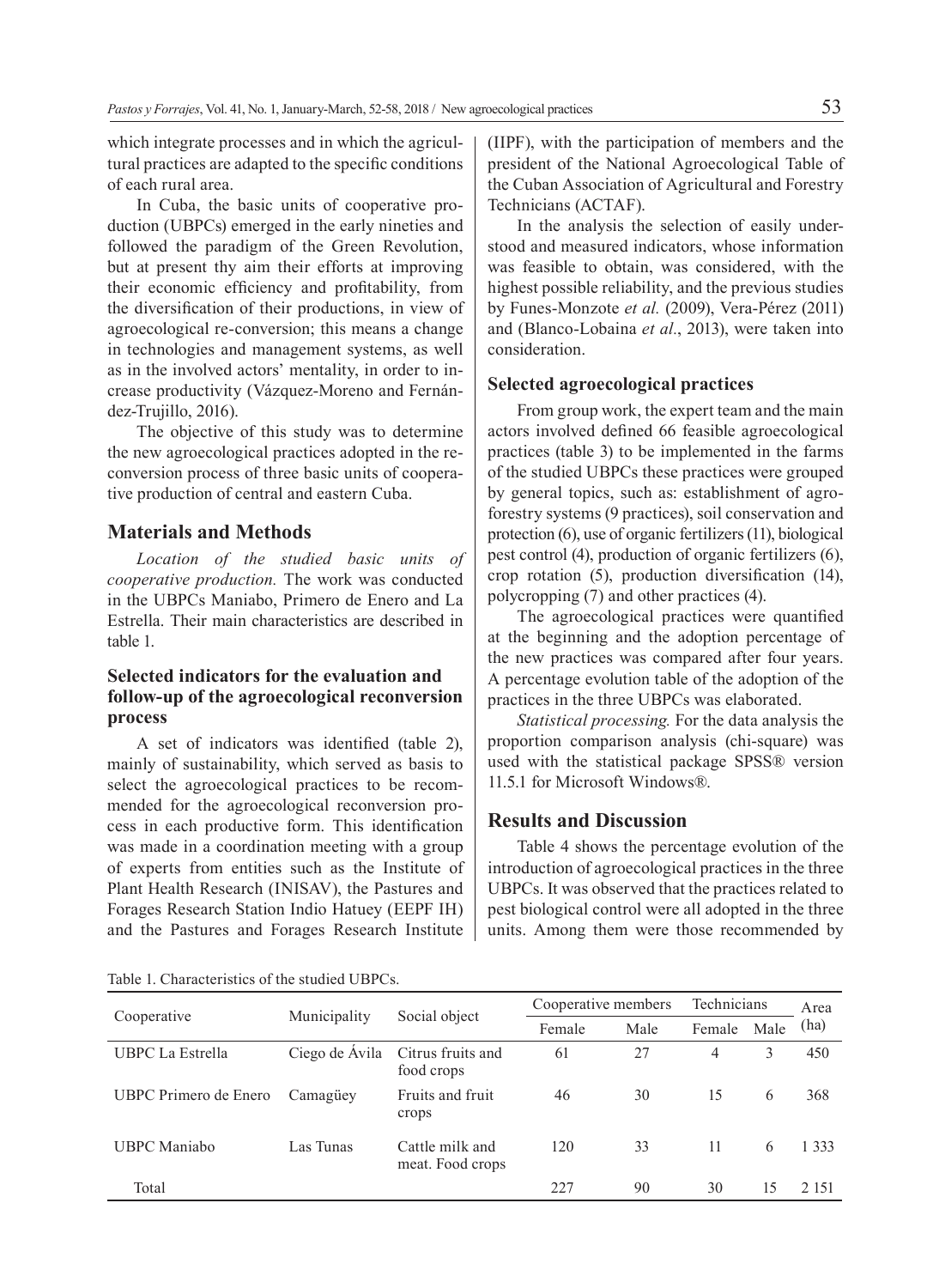| Indicator                         | Measurement                                                                                                                                    |
|-----------------------------------|------------------------------------------------------------------------------------------------------------------------------------------------|
| Agroecological                    |                                                                                                                                                |
| Species diversity                 | Biodiversity index                                                                                                                             |
| Reforestation                     | Number of trees per hectare                                                                                                                    |
| Production of organic fertilizers | Quantity of produced fertilizers (t/year)                                                                                                      |
| Food self-sufficiency             | Quantity of imported foodstuffs for human consumption/year                                                                                     |
| Inputs used                       | Types of inputs and their quantities, used in the year                                                                                         |
| Economic                          |                                                                                                                                                |
| Average salary per year           | Average salary per year per worker                                                                                                             |
| Income/expense ratio              | Total incomes/total expenses                                                                                                                   |
| Economic efficiency               | Quantity of available financial balance                                                                                                        |
| Productive                        |                                                                                                                                                |
| Land utilization index (LUI)      | Area under production/total area $(\% )$                                                                                                       |
| Total yield of the system         | Sums of the annual animal and agricultural productions. This total<br>production is determined between the total productive area of the system |
| Diversity of edible products      | Number of products for commercialization                                                                                                       |
| Social                            |                                                                                                                                                |
| Standard of living                | Living conditions of the resident families (high, medium or low)                                                                               |

| Table 2. Selected indicators for the evaluation and follow-up of the agroecological reconversion process. |  |  |  |  |  |
|-----------------------------------------------------------------------------------------------------------|--|--|--|--|--|

| Table 3. Selected agroecological practices |  |  |  |  |  |
|--------------------------------------------|--|--|--|--|--|
|--------------------------------------------|--|--|--|--|--|

| Practice                                               | Practices that were considered within the group                                                                                                                                                                                                                                                                                        |
|--------------------------------------------------------|----------------------------------------------------------------------------------------------------------------------------------------------------------------------------------------------------------------------------------------------------------------------------------------------------------------------------------------|
| Establishment of agroforestry<br>systems               | Planting of: living posts and/or fences, forestry and/or fruit tree plantations, tree protein<br>banks, trees scattered in pasturelands, hydro-regulating zones, trees intercropped with<br>agricultural crops, trees intercropped with pastures and/or forages, biological corridors<br>and trees on non-productive/cultivable soils. |
| Polycropping. Spatial and<br>temporary diversification | Intercropping of: annual crops, perennial crops or mosaics, annual crops intercropped<br>with perennial ones, trees of different species, agricultural crops with forage crops,<br>grasses associated with herbaceous legumes, agricultural and/or forage crops with<br>flowers.                                                       |
| Biological pest control                                | Use of: biopesticides or biological controls, traps (color, odor traps, among others).<br>. Sowing pest-repellent and/or medicinal plants and natural preparations (repellent<br>or medicinal)                                                                                                                                         |
| Production diversification                             | Existence in the production system: agriculture, cattle, fruits, sugarcane, beekeeping,<br>aquaculture, rabbits, poultry, sheep and/or goats, buffaloes, timber, flowers and<br>ornamental plants.                                                                                                                                     |
| Crop rotation                                          | Crop rotation: annual, perennial, annual with perennial. Rotation of agricultural areas with<br>animal husbandry ones and recovery of idle areas or areas invaded by thorny shrubs.                                                                                                                                                    |
| Production of organic<br>fertilizers                   | Production of: animal manure (and its treatment), compost, earthworm humus,<br>efficient microorganisms and biofertilizers. Use of biodigester effluents.                                                                                                                                                                              |
| Use of organic fertilizers                             | Application to the soil of: animal manure, compost, earthworm humus, efficient<br>microorganisms, organic fertilizers and/or bionutrients, chicken dung, sugarcane filter<br>cake, harvest waste, effluents of biodigesters and organic fertilizers.                                                                                   |
| Soil conservation and<br>protection                    | Cover of the soil with: mulch (dead cover) and harvest waste, use of: legumes/green<br>manures, rehabilitation and/or renovation of pastures and barriers (dead or living)<br>against soil erosion, sowing in terraces against the soil slope.                                                                                         |
| Other practices                                        | Use of: minimum tillage, animal draught, harvest waste and byproducts for animal<br>feeding and alternative energy sources.                                                                                                                                                                                                            |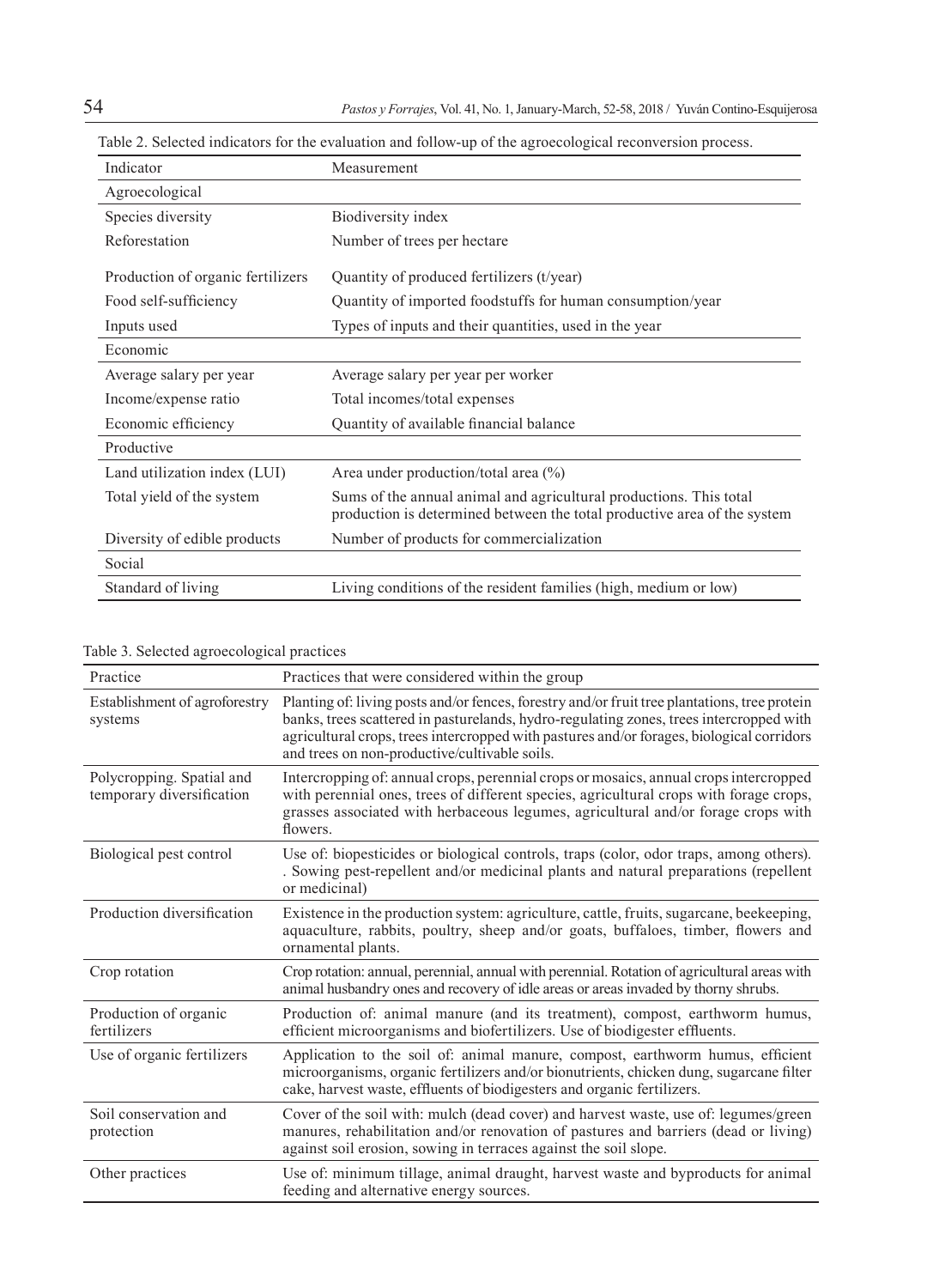| Practices                                | Total of<br>practices | Existing in the first year |              |               | Incorporated<br>by the fourth<br>year |                |                  | Total practices and<br>their adoption<br>percentage |              |                           |
|------------------------------------------|-----------------------|----------------------------|--------------|---------------|---------------------------------------|----------------|------------------|-----------------------------------------------------|--------------|---------------------------|
|                                          |                       | I                          | $\rm II$     | Ш             | I                                     | Н              | Ш                | I                                                   | П            | Ш                         |
| Establishment of agroforestry<br>systems | 9                     | 6<br>(66,7)                | 5<br>(55,6)  | 7<br>(77, 8)  | 3                                     | 4              | $\boldsymbol{0}$ | $\mathbf Q$<br>(100)                                | 9<br>(100)   | $\overline{7}$<br>(77,8)  |
| Polycropping                             | 7                     | $(14, 4\%)$                | (14,3)       | 5<br>(71, 4)  | 3                                     | $\overline{2}$ | 1                | $\overline{4}$<br>(57,1)                            | 3<br>(42, 8) | 6<br>(85,7)               |
| Biological pest control                  | 4                     | 3<br>(75,0)                |              | (25,0)        |                                       | 4              | 3                | 4<br>(100)                                          | 4<br>(100)   | 4<br>(100)                |
| Production diversification               | 14                    | 6<br>(42, 8)               | 5<br>(35,7)  | 9<br>(64,3)   | 4                                     | 1              | $\mathbf{0}$     | 10<br>(71, 4)                                       | 6<br>(42, 8) | 9<br>(71, 4)              |
| Crop rotation                            | 5                     | 2<br>(40,0)                |              | 5<br>(100)    | $\overline{2}$                        | 4              | $\boldsymbol{0}$ | 4<br>(80)                                           | 4<br>(80)    | 5<br>(100)                |
| Production of organic fertilizers        | 6                     |                            |              | 2<br>(33,3)   | 4                                     | 4              | $\boldsymbol{0}$ | 4<br>(66, 6)                                        | 4<br>(66, 6) | $\overline{c}$<br>(33,3)  |
| Use of organic fertilizers               | 11                    | 2<br>(18,2)                | (18,2)       | 3<br>(27,3)   | 5                                     | 6              | 5                | 7<br>(63,6)                                         | 8<br>(72,7)  | 8<br>(72,7)               |
| Soil conservation and protection         | 6                     | 4<br>(66,7)                | 2<br>(33,3)  |               | $\overline{2}$                        | $\overline{2}$ | $\overline{4}$   | 6<br>(100)                                          | 4<br>(66, 6) | $\overline{4}$<br>(66, 6) |
| Other practices                          | 4                     | 4<br>(100)                 |              | 4<br>(100)    |                                       | 3              |                  | 4<br>(100)                                          | 3<br>(75,0)  | 4<br>(100)                |
| Total                                    | 66                    | 28<br>(42, 4)              | 15<br>(22,7) | 36<br>(54, 5) | 24                                    | 30             | 13               | 52<br>(78, 8)                                       | 45<br>(68,2) | 49<br>(74,2)              |

Table 4. Evolution of the agroecological practices recommended in the three cooperatives.

I: Primero de Enero, II: La Estrella, III: Maniabo.

() The values between parentheses represent the percentage of practices with regards to the total.

Nicholls *et al*. (2015), such as the use of biopesticides or biological means, the use of color or odor traps, the use of natural repellent or medicinal plant preparations and the application to the soil and to the efficient microorganism plants.

The practices related to the establishment of agroforestry systems were next in order of adoption, although the UBPC Maniabo did not introduce any, because at the beginning of the study it had seven of the nine recommended ones, among which living fences, underbrush, protein banks and the recovery and planting of trees in areas invaded by *Dichrostachys cinerea* and *Acacia farnesiana*, stood out.

The other UBPCs worked on planting the hydro-regulating zones, living fences, intercropped trees on non-productive soils, associations of grasses with legume trees, recovery of idle lands or lands invaded by thorny shrubs, among others.

In this regard, it is known that trees can contribute foodstuffs of high nutritional value for livestock and for humans, and this helps to achieve self-sustainability of the system, besides propitiating the maximum recirculation of nutrients and the protection and maintenance of the environment (Congo-Yépez *et al*., 2018).

They improve soil fertility, because many are capable of fixing nitrogen and their litter increases the organic matter contents; and, in turn, the biodiversity of the ecosystem is higher, by facilitating the nesting of many bird species. Tree planting offers environmental advantages that allow to establish productive, sustainable and environment-friendly agroecosystems, and it is also an alternative income source for the sale of timber or seed (Olivares-Pérez *et al*., 2018).

With regards to polycropping and crop rotation, the UBPCs La Estrella and Primero de Enero, with emphasis on fruit production, barely used any of the practices associated with the evaluated indicators; however, at the end of the reconversion process they had introduced between three and four practices, respectively, which was related to the beginning of a planned diversification process of their plant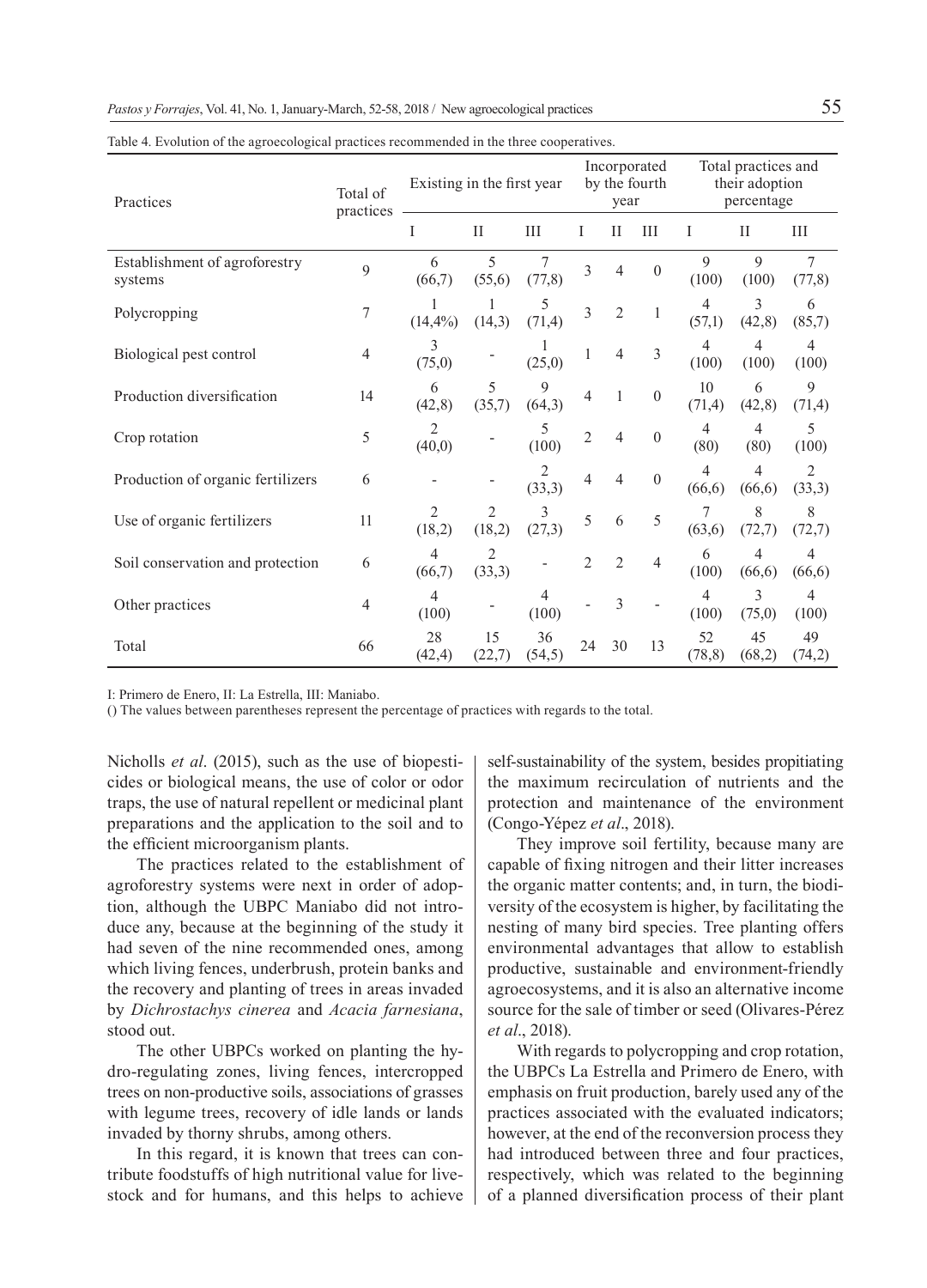production and intercropping in areas of fruit plantations and vice versa.

In this regard, García-González *et al*. (2015) observed that crop rotation and polycropping are developed in order to stimulate the natural fertility of the soil, control pests, restore the productive capacity and obtain higher land equivalent use (LEU), for which these practices can increase yields in most of the economically important crops.

In the efficient land use, crop associations constitute the fundamental part and are used to stimulate the natural fertility of the soil, control pests and restore the productive capacity (Espinoza *et al*., 2012). Nevertheless, the high degree of specialization of the UBPC La Estrella in previous years did not allow that during the studied reconversion process a high degree of productive diversification was achieved (it introduced six of the 14 recommended practices to improve the LEU).

The production of organic fertilizers constituted the least achieved practice during the agroecological reconversion process. The UBPC Maniabo was the only one that produced these fertilizers at the beginning of the study, mainly compost and humus, from cattle manure; however, the other entities based their fertilization on chemical products.

After four years of evaluation, the UBPC Maniabo had not introduced any other practice and the others used four agroecological practices from the six recommended ones, for 66,6 % of adoption, for which they wasted the advantages of these organic products that minimize or eradicate the imports of chemical fertilizers and improve long-term soil fertility (Latifah *et al*., 2017).

The introduction of new agroecological practices in the farms of the UBPCs allowed the cooperative members to start producing with higher biological, productive, economic, energy and environmental efficiency (Funes-Monzote, 2009); and thus obtain healthy and abundant foodstuffs from the rational use of inputs, which propitiates higher incomes in the farm and improvements in the workers' welfare.

Table 5 shows the adoption percentage of the agroecologcal practices at the beginning and end of the evaluation, with highly significant differences  $(p < 0.001)$  in the three UBPCs. The UBPC La Estrella stood out, which had implemented 15 practices at the beginning of the evaluation from the 66 recommended ones, and with the reconversion process 30 of them could be included. In the other UBPCs an increase of the use of new agroecological practices was shown, although it is necessary to clarify that they started an agroecological reconversion process with a higher diversification level than the former.

The increase of the use of new practices in all the units was influenced by the empowering of local actors and training activities carried out throughout the agroecological reconversion process.

In general, a reconversion process was observed in all the UBPCs, because at the beginning the adoption percentage varied between 22,7 and 54,5 %, and at the end, between 68,2 and 78,8 %, which proved that in spite of the short period of study the motivation of local actors for the adoption of these good practices was achieved.

The way in which the reconversion process was carried out in the farms of the UBPCs fulfilled the foundations and considerations expressed

| Practices               | First year | Percentage         | Fourth year     | Percentage           | $SE \pm$                |
|-------------------------|------------|--------------------|-----------------|----------------------|-------------------------|
| <b>UBPC</b> Maniabo     |            |                    |                 |                      |                         |
| Existing                | 36         | $54,55^{\rm b}$    | 49 <sup>1</sup> | $74.24$ <sup>a</sup> |                         |
| Not implemented         | 30         | $45.45^a$          | 17              | 25.76 <sup>b</sup>   |                         |
| UBPC Primero de Enero   |            |                    |                 |                      |                         |
| Existing                | 28         | $42,42^b$          | $52^{2}$        | 78,79 <sup>a</sup>   | $\pm 6,15$<br>p < 0,001 |
| Not implemented         | 38         | 57,58 <sup>a</sup> | 14              | $21,21^b$            |                         |
| <b>UBPC</b> La Estrella |            |                    |                 |                      |                         |
| Existing                | 15         | $22,73^b$          | $45^{3}$        | 68,18 <sup>a</sup>   |                         |
| Not implemented         | 51         | 77.27a             | 21              | $31,82^{b}$          |                         |

Table 5. Adoption percentage of the agroecological practices in the UBPCs.

a, b, c: different letters in the same row indicate significant differences for  $p \le 0.001$ .

1: 13 adopted practices, 2: 24 adopted practices, 3: 30 adopted practices.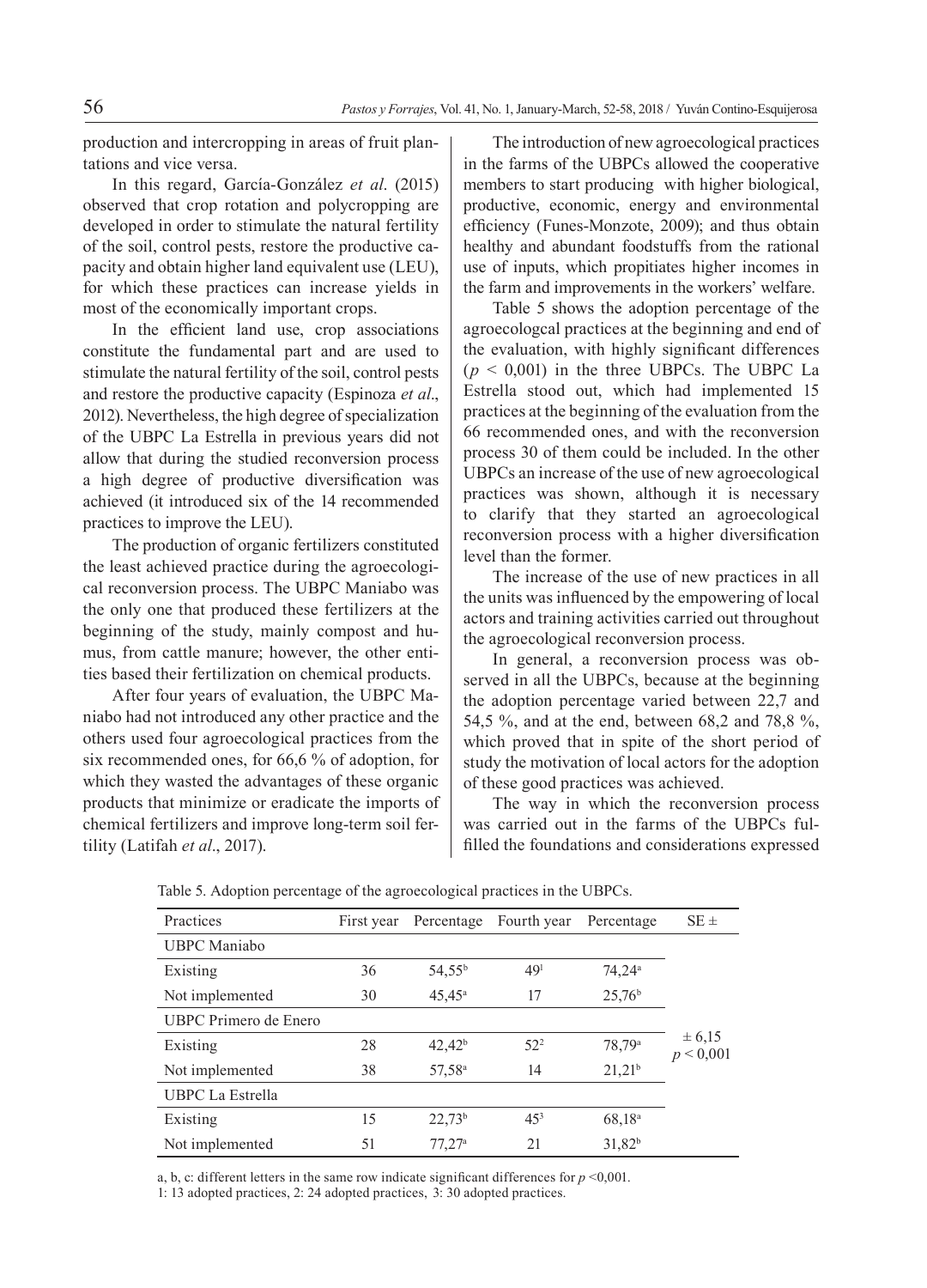by Gliessman *et al*. (2007) about the development of transitional processes of conversion from conventional systems to diversified systems of low management intensity, in which the progressive elimination of agrochemical inputs, through the rationalization and improvement of the efficiency of external inputs through the strategies of integrated management of pests, weeds, soil and water, becomes indispensable.

In this sense, diverse reports of literature emphasize the importance of establishing higher biodiversity in the farms, to obtain agroecological production based on the conservation of nature and the respect to the environment, which also contributes to the organization of farmers to sustainably face input scarcity.

During this study work was done on the motivation and training of 1 759 farmers, professors, technicians, students and decision-makers (1 024 men and 735 women) on topics of agroecology, management, popular education, communication, crop technologies, animal husbandry technologies, among others. Nine national training workshops were also carried out, with the participation of 58 women and 96 men, mainly focused on the formation and updating of multipliers (Llanes *et al*., 2014).

In that sense, Santos-Gómez (2009) refers that these processes are effective methodological elements to establish a dialog between experts and farmers, and that they also facilitate the collective construction of knowledge and guarantee the inclusion of agroecological principles in the technological activity of reconversion.

Elizondo (2013) stated that training must contribute to the change of mentality to the improvement of the administrative management and to the increase of the capacities of men and women in the agricultural sector in the search for new sustainable alternatives for local food security.

It is concluded that in the three UBPCs diverse agroecological practices were implemented as consequence of the reconversion process, with emphasis on the ones related to the establishment of agroforestry systems, biological pest control and crop rotation. Likewise, the diversification of the productive system conditioned the higher adoption of agroecological practices during the reconversion process of the entities.

## **Acknowledgements**

The authors thank the work team of the Biomathematics Research Department of the Institute of Animal Science (ICA) –Mayabeque,

Cuba–, for the organization and processing of the data generated by the results of this study; and also Onelvis Barrero Hidalgo, Oscar Ramírez Falcón and Lupe Anacario López Sosa, presidents of the UBPCs Maniabo, Primero de Enero and La Estrella, respectively, for the contribution of the necessary information for writing this paper.

In addition, the European Union, HIVOS, SDC and MINAG, for the financial support and collaboration in the execution of the international project «Agroecological articulation-design of sustainable alternatives for local food security», of ACTAF.

## **Bibliographic references**

- Altieri, M. A. & Nicholls, Clara I. Conversión agroecológica de sistemas convencionales de producción: teoría, estrategias y evaluación. *Ecosistemas*. 16 (1):3-12, 2007.
- Blanco-Lobaina, Janet; Contino-Esquijerosa, Y.; Iglesias-Gómez, J. M.; Caballero-Grande, R.; Perera-Concepción, E.; Funes-Aguilar, F. *et al.* Indicadores para evaluar la reconversión agroecológica en unidades básicas de producción cooperativa. *Agricultura Orgánica*. 19 (1):27-29, 2013.
- Congo-Yépez, C.; Velástegui-Lara, F.; Caicedo-Vargas, C.; Rodríguez-Iturralde, L.; Vera-Zambrano, A. & Montero-Cruz, O. Árboles dispersos y su efecto en la productividad de los potreros en la Amazonía ecuatoriana. *La Granja. Revista de Ciencias de la Vida*. 27 (1):64-76, 2018.
- De Schutter, O. *Informe del Relator Especial sobre el derecho a la alimentación. Tema 3 de la agenda Promoción y protección de todos los derechos humanos, civiles, políticos, económicos, sociales y culturales, incluido el derecho al desarrollo*. New York: ONU. http://www2.ohchr.org/ english/issues/food/docs/A-HRC-16-49\_sp.pdf. [20/03/2016], 2010.
- Elizondo, L. *Capacitar atendiendo a la demanda. Guía Metodológica del Ministerio de la Agricultura de Cuba*. La Habana: MINAG, 2013.
- Espinoza, S.; Ovalle, C.; Zagal, E.; Matus, I.; Tay, J.; Peoples, M. B. *et al.* Contribution of legumes to wheat productivity in Mediterranean environments of central Chile. *Field Crops Res*. 133:150- 159, 2012.
- Funes-Monzote, F. R.; López-Ridaura, S. & Tittonell, P. Diversidad y eficiencia: elementos claves de una agricultura ecológicamente intensiva. *LEISA. Revista de Agroecología*. 25 (1):12-14, 2009.
- García-Barrios, L. & González-Espinosa, M. Investigación ecológica participativa como apoyo de procesos de manejo y restauración forestal, agroforestal y silvopastoril en territorios campesinos.